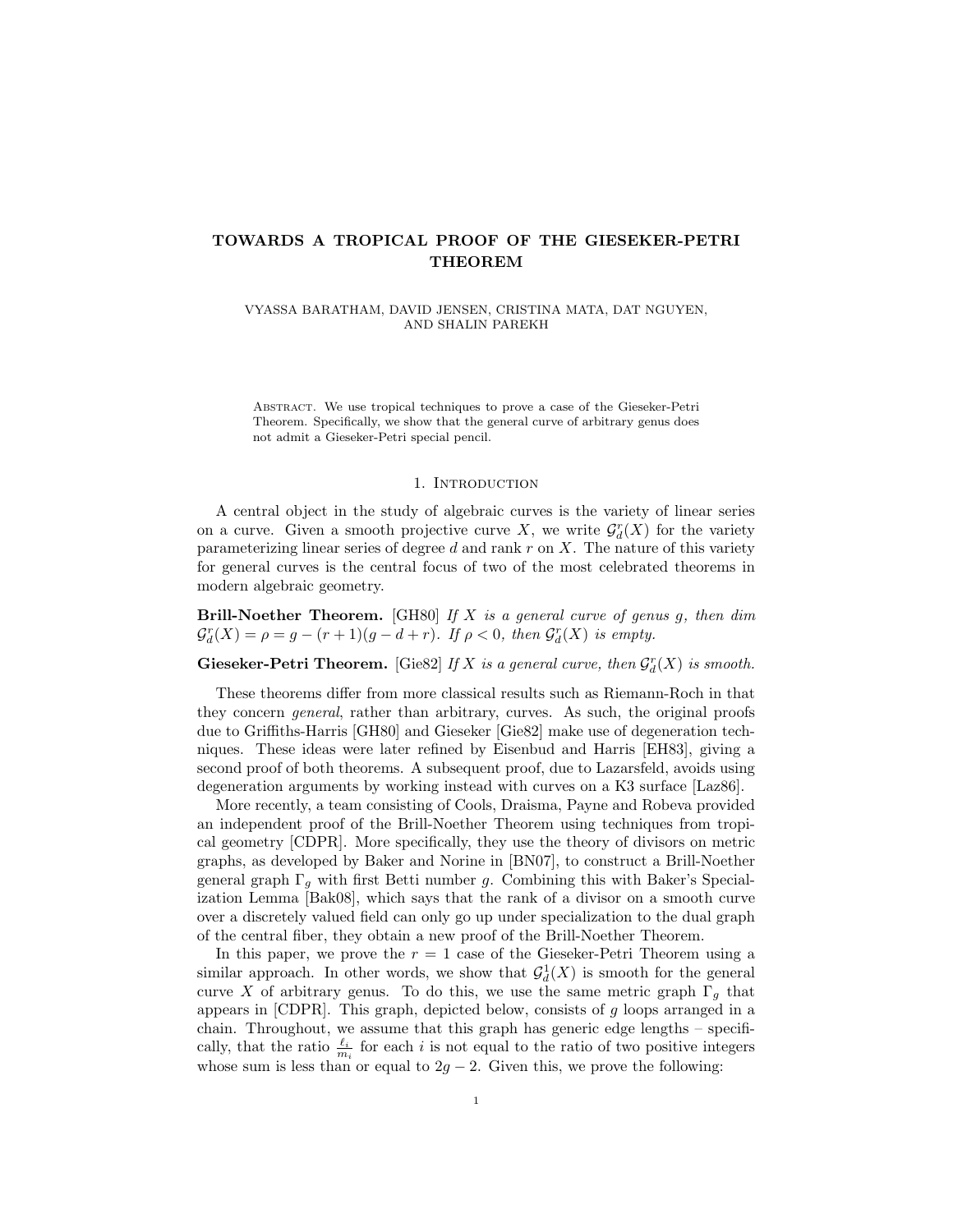**Theorem 1.1.** The graph  $\Gamma_q$  does not admit a positive-rank divisor D such that  $K_{\Gamma_q}$  – 2D is linearly equivalent to an effective divisor.



FIGURE 1. The graph  $\Gamma_g$  from [CDPR]

We show in Proposition 2.2 that the above theorem implies the rank one case of the Gieseker-Petri Theorem. In particular, we interpret the smoothness of  $\mathcal{G}_d^1(X)$  at a basepoint-free pencil  $W \subset H^0(X, L)$  as a vanishing condition on  $H^0(X, K_X - 2L)$ . We note that, for higher-rank linear series, the corresponding vanishing condition concerns a certain Koszul cohomology group rather than a space of global sections. It would be interesting to know whether it's possible to detect the vanishing of Koszul cohomology groups using tropical techniques. Such a theory, if developed, could potentially be used not only to provide tropical proofs of known theorems, such as the higher-rank cases of the Gieseker-Petri Theorem or Green's Conjecture for the general curve (see [Voi02] and [Voi05]), but also to shed light on open questions like the Maximal Rank Conjecture.

Our result, together with that of [CDPR], provides strong evidence that the graph  $\Gamma_g$  is Gieseker-Petri general in the sense that  $\mathcal{G}_d^r(X)$  is smooth for any curve X that specializes in a regular family to a curve with dual graph  $\Gamma_g$ . We mention one other piece of evidence in support of this. In the case that  $\rho = 0$ , the variety  $\mathcal{G}_{d}^{r}(X)$  is zero-dimensional, and the Gieseker-Petri theorem simply says that it is reduced. This latter fact is suggested by [CDPR], where it is shown that the graph  $\Gamma_g$  admits precisely λ distinct divisors of degree d and rank r, where λ is the rdimensional Catalan number

$$
\lambda:=g!\prod_{k=0}^r\frac{k!}{(g-d+r+k)!}.
$$

It is not shown in that paper that each of the  $\lambda$  divisors on  $\Gamma_q$  lifts to an appropriate divisor on the curve X. In the  $r = 1$  case, however, this was demonstrated by Coppens and Cools in [CC12], using techniques similar to those we use here.

This paper is broken into three sections. In the next section, we discuss the basic theory of linear systems on metric graphs. In the third and final section, we use this theory to prove Theorem 1.1.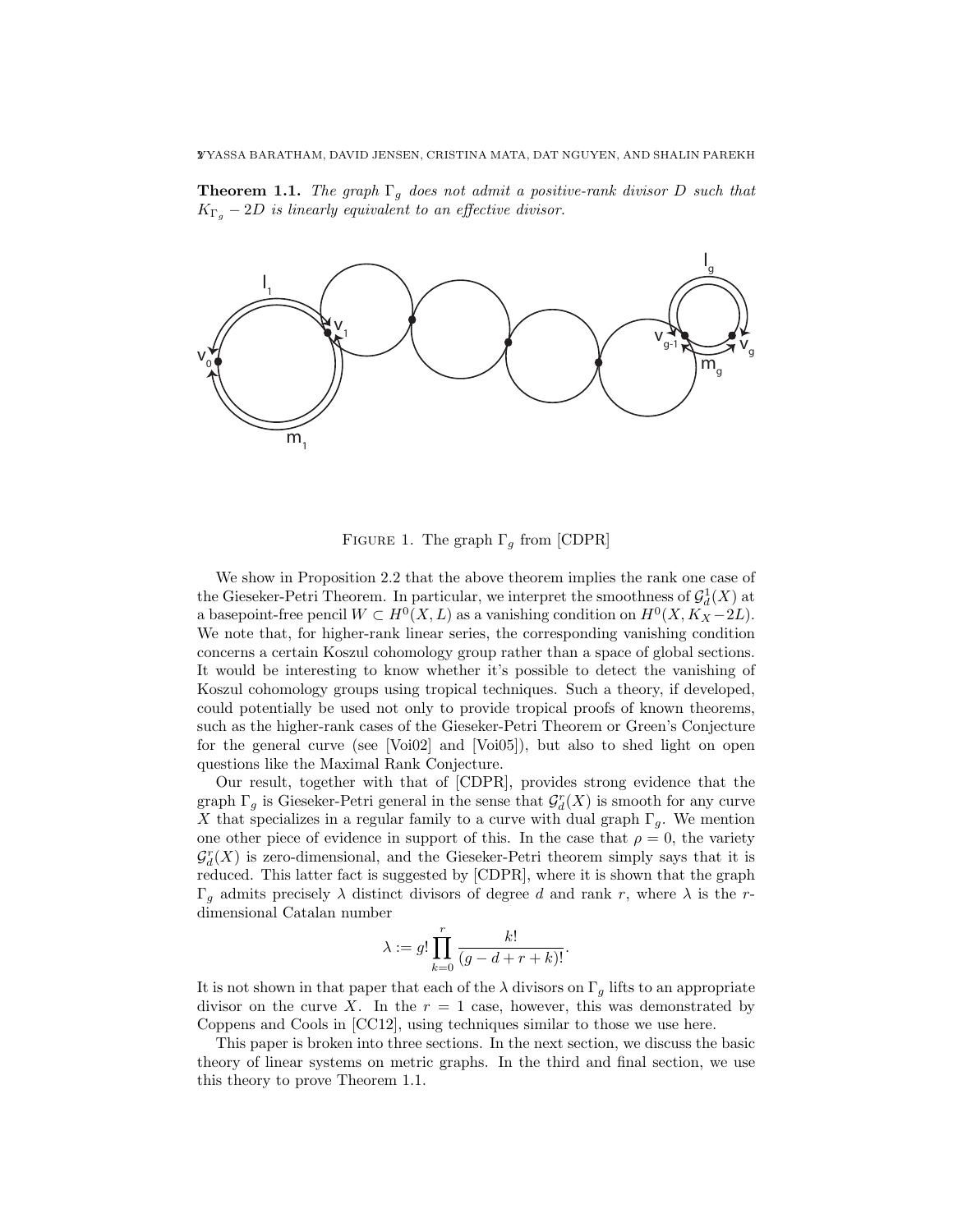Acknowledgements: We would like to thank Eric Katz for reading an early version of this paper.

## 2. Preliminaries

This section contains a short outline of the facts we will need concerning divisors on metric graphs. The full theory is developed in [BN07] and [Bak08], which we encourage the reader to consult for more details.

2.1. Divisors and Equivalence. Given a metric graph  $\Gamma$ , we define the group  $Div(\Gamma)$  of divisors on Γ to be the free abelian group on the points of Γ. Given a divisor  $D = \sum a_i p_i \in Div(\Gamma)$ , we define the *degree* of D to be the sum  $\sum a_i$ , and we say that  $D$  is *effective* if all of the coefficients  $a_i$  are nonnegative.

In the tropical world, the role of meromorphic functions on an algebraic curve is played by piecewise linear functions on a metric graph. More precisely, given a finite subdivision of  $\Gamma$  and a continuous function  $\psi$  on  $\Gamma$  whose restriction to each edge of the subdivision is given by a linear function with integer slope, we define  $\partial \text{ord}_n(\psi)$  to be the sum of the incoming slopes of  $\psi$  along edges containing the point  $p \in \Gamma$ . A principal divisor on  $\Gamma$  is then any divisor of the form

$$
div(\psi):=\sum_{p\in\Gamma}ord_p(\psi)p
$$

for some piecewise linear function  $\psi$ . In analogy with the case of algebraic curves, we define the Picard group  $Pic(\Gamma)$  to be the quotient of  $Div(\Gamma)$  by the subgroup of principal divisors. We say that two divisors  $D$  and  $D'$  are equivalent, and write  $D \sim D'$ , if  $D - D'$  is a principal divisor.

It is standard practice in combinatorics to refer to divisors on  $\Gamma$  as *chip configu*rations. In this language, a divisor  $D = \sum a_i p_i$  is represented by a stack of  $a_i$  chips at each point  $p_i$  of the graph. We will naturally turn to this language in our proof of Theorem 1.1.

2.2. Ranks of Divisors and Baker's Specialization Lemma. Given a divisor D on Γ, we say that D has rank r if r is the greatest integer such that  $D -$ E is equivalent to an effective divisor for every effective divisor  $E$  of degree  $r$ . Throughout, we will say that a divisor moves if it has positive rank.

Perhaps the most important property of divisors on metric graphs is their relation to divisors on algebraic curves. Let  $R$  be a discrete valuation ring with field of fractions K and residue field  $k$ , and let X be a smooth projective curve over K. A strongly semistable regular model of X is a regular scheme  $\mathcal X$  over Spec R whose general fiber is  $X$  and whose special fiber is a reduced union of geometrically irreducible smooth curves meeting in nodes defined over k. Let  $\Gamma$  denote the metric graph corresponding to the dual graph of  $X_k$ , where every edge is assigned length 1.

Each point of  $X(K)$  specializes to a smooth point of the special fiber, and hence is associated to a well-defined vertex of Γ. Note that, if every component of the central fiber is rational, then the degree of the relative dualizing sheaf on each component is two less than the number of nodes, and hence the canonical divisor on X specializes to

$$
K_{\Gamma}:=\sum_{v\in \Gamma}(deg(v)-2)v.
$$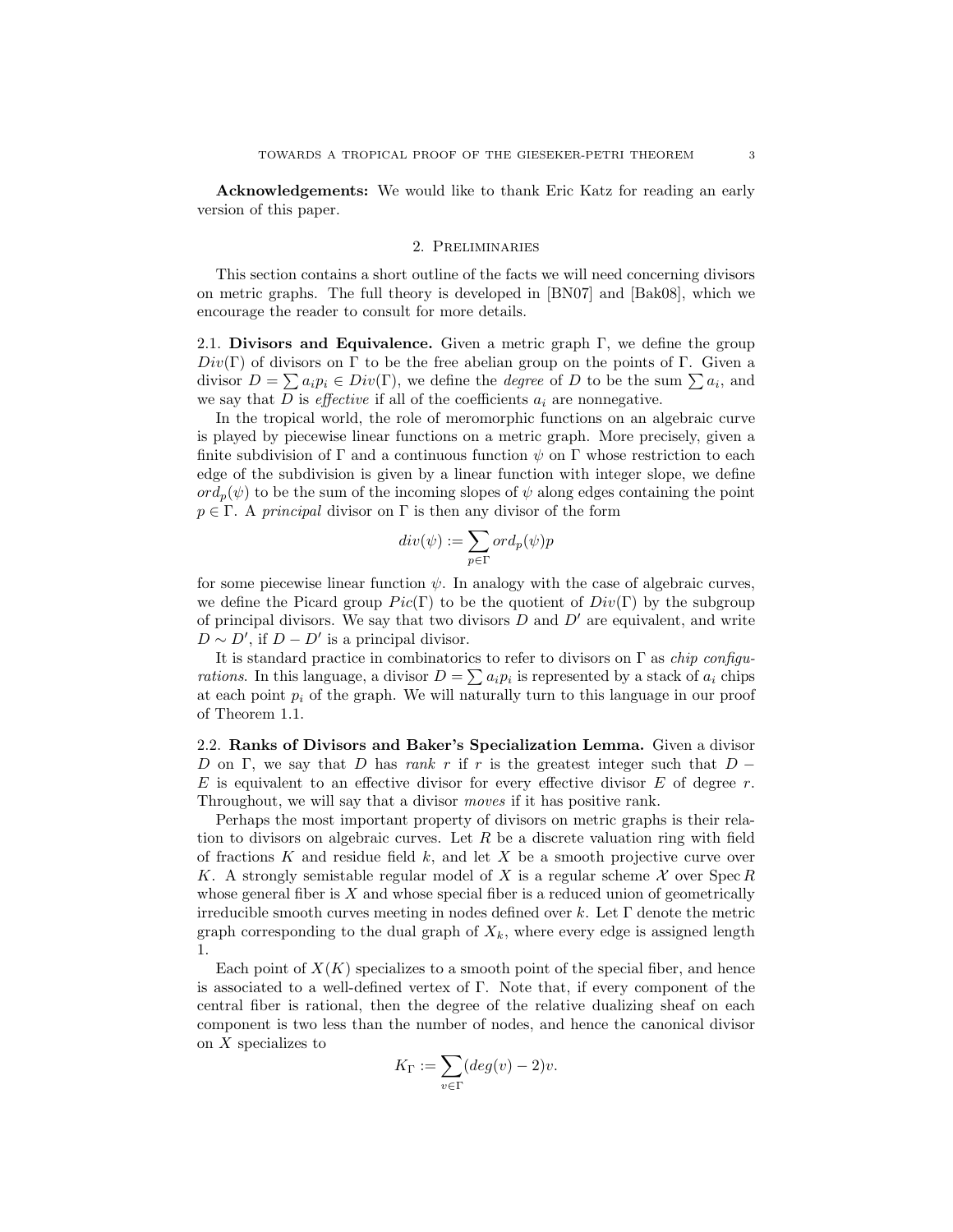4VYASSA BARATHAM, DAVID JENSEN, CRISTINA MATA, DAT NGUYEN, AND SHALIN PAREKH

If K' is a finite extension of K, the variety  $\mathcal{X} \times_K K'$  may not be a strongly semistable regular model of  $X \times_K K'$ , but this issue may be resolved by blowing up the singularities of the central fiber. The dual graph of the special fiber of this new model is isomorphic to  $\Gamma$ , but with edges subdivided into  $e$  segments, where  $e$ is the ramification index of  $K'$  over K. Hence there is a well-defined map from the K-points of X to the points of  $\Gamma$ . Extending this linearly defines a map on divisors  $\tau_* : Div(X_{\bar{K}}) \to Div(\Gamma)$ . Moreover, this map respects linear equivalence, and hence defines a map  $\tau_*: Pic(X_{\bar{K}}) \to Pic(\Gamma)$ . The key point of this construction is Baker's Specialization Lemma, which says that ranks of divisors are well-behaved under this map.

**Lemma 2.1.** [Bak08] Let D be a divisor on  $X_{\bar{K}}$ . Then  $r(\tau_*(D)) \geq r(D)$ .

**Proposition 2.2.** Let  $X$  be a strongly semistable regular model with general fiber X, and suppose that the central fiber has dual graph  $\Gamma_g$ . Then Theorem 1.1 implies that  $\mathcal{G}_d^1(X)$  is smooth.

*Proof.* Let L be a line bundle on X and  $W \subset H^0(X, L)$  be a 2-dimensional vector space. By Proposition 4.1 in [ACGH85], it suffices to show that the cup-product map

$$
\mu_W: W \otimes H^0(X, K_X - L) \to H^0(X, K_X)
$$

is injective. If  $B$  is the base locus of  $W$ , then by the basepoint-free pencil trick (see p. 126 in [ACGH85]), we see that ker( $\mu_W$ )  $\cong H^0(X, K_X - 2L + B)$ . Letting  $L' = L - B$ , it therefore suffices to show that  $K_X - 2L'$  is not effective. By Lemma 2.1, we therefore have

$$
r(\tau_* L') \ge r(L') \ge 1,
$$
  

$$
r(K_{\Gamma_g} - 2\tau_* L') = r(\tau_*(K_X - 2L')) \ge r(K_X - 2L').
$$

By Theorem 1.1, however, since  $\tau_* L'$  has positive rank,  $K_{\Gamma_g} - 2\tau^* L'$  is not linearly equivalent to an effective divisor, and hence has negative rank. The result follows.  $\Box$ 

2.3. Reduced Divisors and Lingering Lattice Paths. A useful tool for working with divisors on metric graphs is the notion of reduced divisors. For a fixed point  $p \in \Gamma$ , we say that an effective divisor D is p-reduced if the set of distances from  $p$  to chips of  $D$  is lexicographically minimal among all effective divisors equivalent to D. By [Luo11, Proposition 2.1], every effective divisor is equivalent to a unique p-reduced divisor.

It is straightforward to characterize the  $v_k$ -reduced divisors on  $\Gamma_g$ , and indeed this is done in [CDPR]. Let  $\bar{\gamma}_j$  denote the  $j^{th}$  loop of  $\Gamma_g$ . For each  $j > k$ , let  $\gamma_j = \bar{\gamma}_j \setminus \{v_{j-1}\}\$ be the corresponding left-punctured loop, and for each  $j \leq k$ , let  $\gamma'_{j} = \bar{\gamma}_{j} \setminus \{v_{j}\}\$ be the corresponding right-punctured loop, as pictured below. An effective divisor  $D$  is  $v_k$ -reduced if and only if each such cell contains at most one chip of D.

One of the main results of [CDPR] is a characterization of those divisors on  $\Gamma_q$ that have rank r. Every effective divisor on  $\Gamma_g$  is equivalent to a  $v_0$ -reduced divisor, and every such divisor consists of  $d_0$  chips at the vertex  $v_0$ , together with at most one chip on every other loop. We may therefore associate to each equivalence class the data  $(d_0, x_1, x_2, \ldots x_q)$ , where  $x_i \in \mathbb{R}/(\ell_i + m_i)\mathbb{Z}$  is the distance from  $v_{i-1}$  to the chip on the  $i^{th}$  left-punctured loop  $\gamma_i$  in the counterclockwise direction. (If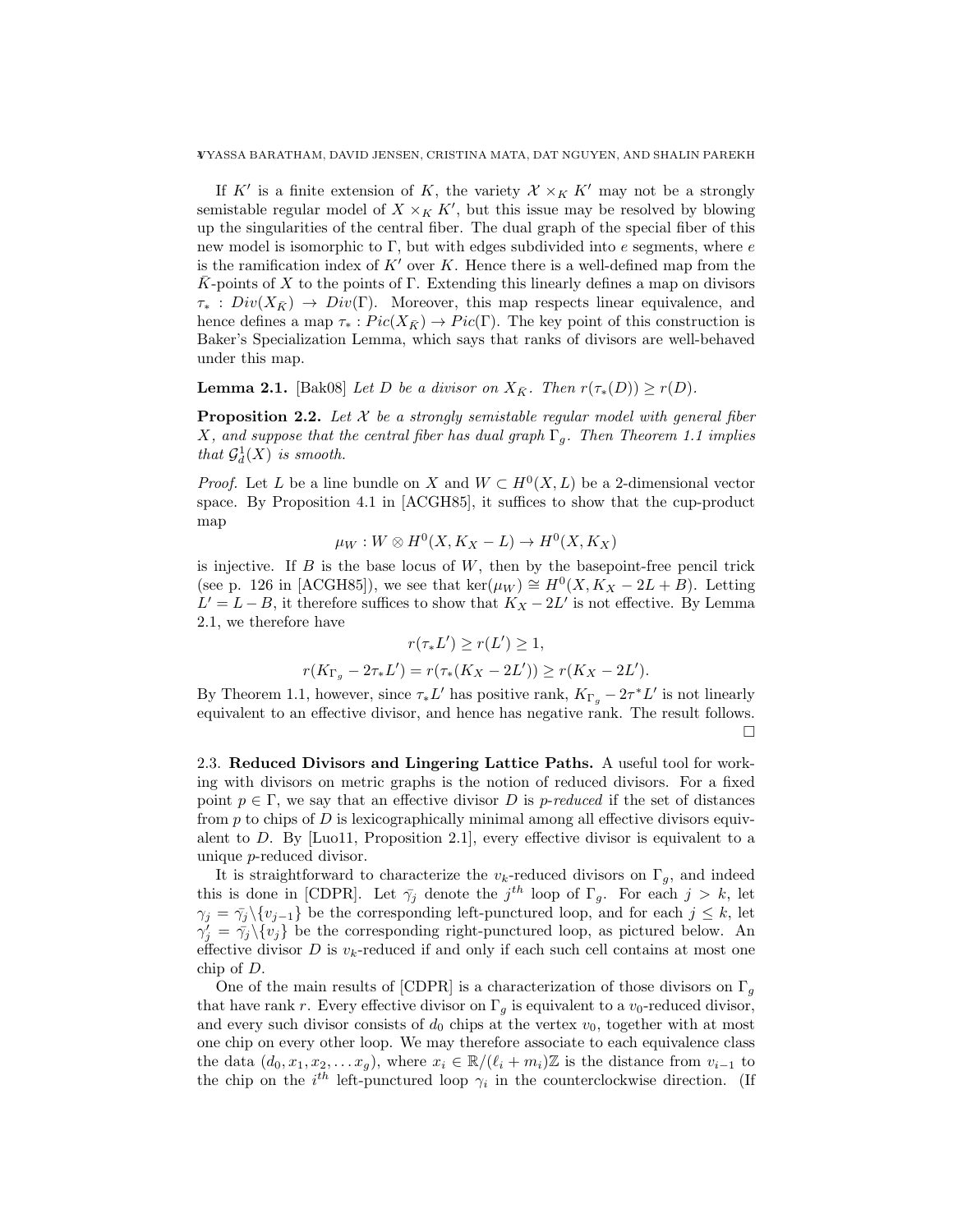

FIGURE 2. Cell decomposition of the graph  $\Gamma_g$  (from [CDPR])

there is no chip on the  $i^{th}$  loop, we write  $x_i = 0$ .) The associated lingering lattice path is defined as follows.

**Definition 2.3.** [CDPR] Let D be a v<sub>0</sub>-reduced divisor with associated data  $(d_0, x_1, \ldots, x_q)$ . Then the associated lingering lattice path P in  $\mathbb{Z}^r$  starts at  $(d_0, d_0-1, \ldots, d_0-r+1)$ with steps given by

$$
p_i - p_{i-1} = \left\{ \begin{array}{ll} (-1, -1, \dots, -1) & \text{if } x_i = 0\\ e_j & \text{if } x_i = (p_{i-1}(j) + 1) m \mod \ell_i + m_i\\ & \text{and both } p_{i-1} \text{ and } p_{i-1} + e_j \text{ are in } C\\ 0 & \text{otherwise} \end{array} \right\}
$$

where  $e_0, \ldots e_{r-1}$  are the standard basis vectors in  $\mathbb{Z}^r$  and  $\mathcal C$  is the open Weyl chamber

$$
C = \{ y \in \mathbb{Z}^r | y_0 > y_1 > \cdots > y_{r-1} > 0 \}.
$$

They then prove:

**Proposition 2.4.** [CDPR] A divisor D on  $\Gamma_g$  has rank at least r if and only if the associated lingering lattice path lies entirely in the open Weyl chamber C.

In this paper, we are only interested in the case where  $r = 1$ , in which case the lingering lattice path is simply a sequence of integers  $p_i$ . The proposition above says that a given divisor D moves if and only if  $p_i > 0$  for all i. It is shown in Proposition 3.10 of [CDPR] that the  $v_k$ -reduced divisor equivalent to D has precisely  $p_k$  chips at  $v_k$ .

### 3. Combinatorial Arguments

In this section, we prove Theorem 1.1. Our approach is via induction on  $g$ . The base cases  $g = 1, 2, 3$  follow from [CDPR], as  $\Gamma_g$  is Brill-Noether general. Throughout, we will suppose that there exists a pair  $(D, E)$  of divisors on  $\Gamma_g$  such that D moves, E is effective, and  $2D + E \sim K_{\Gamma_g}$ . We will furthermore write  $(p_0, p_1, p_2, \ldots, p_q)$  for the (rank one) lingering lattice path associated to D.

Without loss of generality, we may assume that  $D$  and  $E$  are both  $v_0$ -reduced. Indeed, letting  $D'$  and  $E'$  be the  $v_0$ -reduced divisors equivalent to D and E, we see that  $2D' + E' \sim 2D + E \sim K_{\Gamma_g}$ . Moreover, we may assume that D is not supported at any of the vertices  $v_k$  for  $k \geq 1$ . To see this, let  $v'_k$  be the point on  $\bar{\gamma}_k$  a distance of  $\frac{1}{2}(\ell_k + m_k)$  from  $v_k$ , and let  $D' = D + v'_k - v_k$ . Note that  $D'$  is  $v_0$ -reduced and  $2D' \sim 2D$ . Moreover, by our assumption that  $\Gamma_q$  has generic edge lengths, we see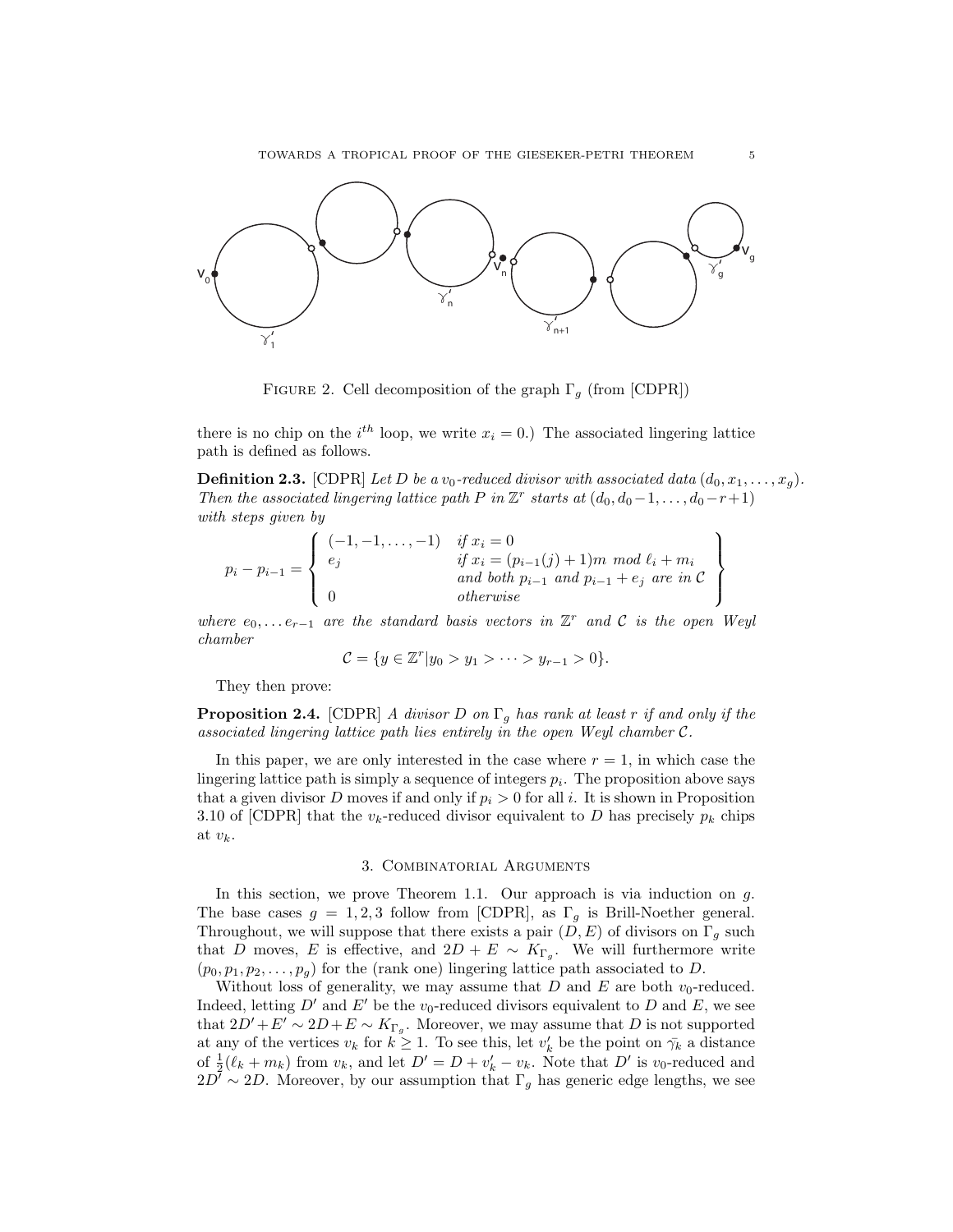that  $v'_{k} \neq v_{k-1}$  and the  $k^{\text{th}}$  step of the lingering lattice path associated to D is lingering. It follows that  $D'$  moves if and only if  $D$  does.

By assumption, there exists a continuous piecewise linear function  $\psi$  on  $\Gamma_g$  such that  $2D + E - K_{\Gamma_g} = div(\psi)$ . For each k, let  $\psi_k$  be the restriction of  $\psi$  to  $\bar{\gamma}_k$ . The function  $\psi$  plays a pivotal role in the arguments that follow, and our first task is to determine a few of its properties.

3.1. Properties of the Function  $\psi$ . We will use the following lemma and its corollaries.

**Lemma 3.1.** Consider the subgraph  $\Gamma_{g-k}$  obtained by removing the right-punctured loops  $\gamma'_1, \ldots, \gamma'_k$ . For each  $k \geq 1$ , we have  $deg(2D+E)|_{\Gamma_{g-k}} = ord_{v_k}(\psi_k) + 2(g-k)$ . *Proof.* Let D' and E' be the restriction of D and E to  $\Gamma \backslash \Gamma_{g-k}$ , and let  $\psi'$  be the restriction of  $\psi$  to  $\Gamma_k := (\Gamma \backslash \Gamma_{q-k}) \cup \{v_k\}$ . For all  $p \in \Gamma_k$ , we have

$$
ord_p(\psi') = \begin{cases} ord_{v_k}(\psi_k) & \text{if } p = v_k; \\ ord_p(\psi) & \text{otherwise.} \end{cases}
$$

Therefore,  $div(\psi') = 2D' + E' + ord_{v_k}(\psi_k)v_k - K_{\Gamma_k}$ . We have the following equations:

$$
deg (2D' + E' - K_{\Gamma_k}) + ord_{v_k}(\psi_k) = 0
$$
  

$$
deg (2D + E - K_{\Gamma_g}) = 0
$$
  

$$
deg (K_{\Gamma_g}) - deg (K_{\Gamma_k}) = 2(g - k)
$$

It follows that  $deg(2D+E) - deg(2D'+E') = ord_{v_k}(\psi_k) + 2(g-k)$ . By definition, the left hand side is precisely  $deg(2D + E)|_{\Gamma_{q-k}}$ . .

As a first consequence, we obtain bounds on the incoming slopes of  $\psi_k$  at each of the vertices.

**Corollary 3.2.** For all  $k < g$ , we have  $2(k - g) \leq \text{ord}_{v_k}(\psi_k) < 0$ .

Proof. The lefthand inequality follows directly from Lemma 3.1. To see the righthand inequality, note that in the proof of Lemma 3.1,  $2D' + E' + ord_{v_k}(\psi_k)v_k \sim K_{\Gamma_k}$ . In addition, the lingering lattice path associated to  $D'$  is  $(p_0, p_1, \ldots, p_k)$ , so  $D'$ moves. If  $ord_{v_k}(\psi_k) \geq 0$ , then  $E' + ord_{v_k}(\psi_k)v_k$  is effective, and thus the pair  $(D', E' + ord_{v_k}(\psi_k)v_k)$  on  $\Gamma_k$  contradicts our inductive hypothesis.

Next, we see that the possible distributions of chips of  $D$  and  $E$  is quite limited.

**Corollary 3.3.** For all  $k < g$ , there is at least one chip of D or E on  $\gamma_k \setminus \{v_k\}$ .

*Proof.* Suppose that there is some positive integer  $k < g$  such that neither D nor E has a chip on  $\gamma_k \setminus \{v_k\}$ . Let x be the slope of  $\psi$ , when traveling in the counterclockwise direction, on the edge of  $\bar{\gamma}_k$  of length  $\ell_k$ . The slope of  $\psi$  on the other edge of  $\bar{\gamma}_k$ , again when traveling in the counterclockwise direction, must then be  $x + ord_{v_k}(\psi_k)$ .

We have the following equation:

$$
x\ell_k + (x + ord_{v_k}(\psi_k))m_k = 0
$$

Together with Corollary 3.2, this implies that  $x > 0$ , because  $\partial d_{v_k}(\psi_k) < 0$ . We therefore have

.

$$
\frac{\ell_k}{m_k} = \frac{-x - ord_{v_k}(\psi_k)}{x}
$$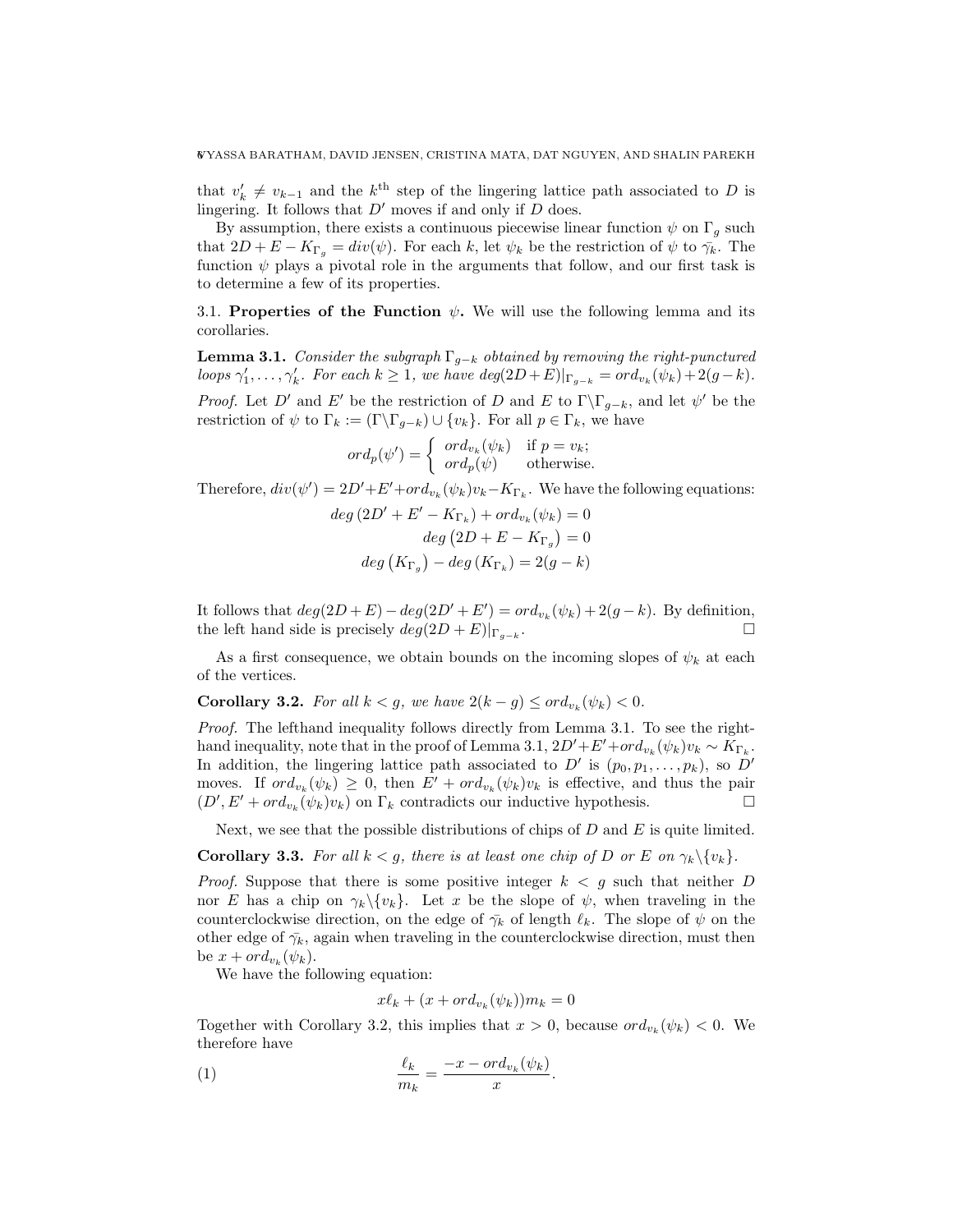

FIGURE 3. The slopes of  $\psi$  (outside the loop) and distances (inside the loop) on  $\bar{\gamma_k}$ 

Note that the left-hand side is positive, so  $-x - ord_{v_k}(\psi_k) > 0$ . Thus, the numerator and the denominator of the right hand side are positive integers which add up to  $-ord_{v_k}(\psi_k)$ . But, by Corollary 3.2, we have  $-ord_{v_k}(\psi_k) \leq 2(g-k) \leq$  $2(g-1)$ , contradicting the genericity condition on the edge lengths of  $\Gamma_g$ .  $\Box$ 

**Corollary 3.4.** Neither D nor E has a chip on  $\gamma_q$ .

*Proof.* By Corollary 3.2,  $ord_{v_{g-1}}(\psi_{g-1}) \leq -1$ . By Lemma 3.1 applied to  $k = g-1$ , we see that  $(2D + E)$  has at most 1 chip on  $\overline{\gamma}_g = \Gamma_{g-(g-1)}$ , which means D has no chip on  $\gamma_g$ .

Suppose that E has a chip on  $\gamma_g$ . The point containing this chip and  $v_{g-1}$  divide  $\bar{\gamma}_g$  into two edges. Let  $d_1, d_2$  denote their lengths, and  $x_1, x_2$  denote the slopes of  $\psi$ on these edges. We have  $d_1x_1 + d_2x_2 = 0$ . Since  $d_1$  and  $d_2$  are positive, this implies that either  $x_1 = x_2 = 0$  or  $x_1$  and  $x_2$  are of opposite sign. Given that  $x_1$  and  $x_2$ are two consecutive integers, neither case is possible.

Finally, we see that the non-lingering steps in the lingering lattice path determine the incoming slopes of  $\psi_k$  precisely.

**Proposition 3.5.** Let k be an integer in the range  $1 < k < g$ . Suppose that D has a chip on  $\gamma_k$ , E does not, and furthermore,  $p_k = p_{k-1} + 1$ . Then  $2p_k + ord_{v_k}(\psi_k) = 0$ .

*Proof.* Let p be the point on  $\gamma_k$  containing a chip of D. Since  $p_k = p_{k-1} + 1$ , p is a distance of  $p_{k-1}m_k$  from  $v_k$  in the counterclockwise direction. Suppose this point lies on the edge of  $\bar{\gamma}_k$  of length  $\ell_k$ . The case where p lies on the other edge is similar.

Let d be the distance from  $v_k$  to p in the counterclockwise direction, and write x for the slope of  $\psi$  on this arc, again in the counterclockwise direction. Then the slope of  $\psi$  on the arc from p to  $v_{k-1}$  in the counterclockwise direction must be  $x - 2$ , and the slope of  $\psi$  on the arc from  $v_{k-1}$  to  $v_k$  in the counterclockwise direction must be  $x + ord_{v_k}(\psi_k)$  (see figure 4).

We have the following equation:

$$
x\, + (x - 2)(\ell_k - d) + (x + ord_{v_k}(\psi_k))m_k = 0,
$$

which gives

$$
\frac{\ell_k}{m_k}(x-2) + 2\frac{d}{m_k} + ord_{v_k}(\psi_k) + x = 0.
$$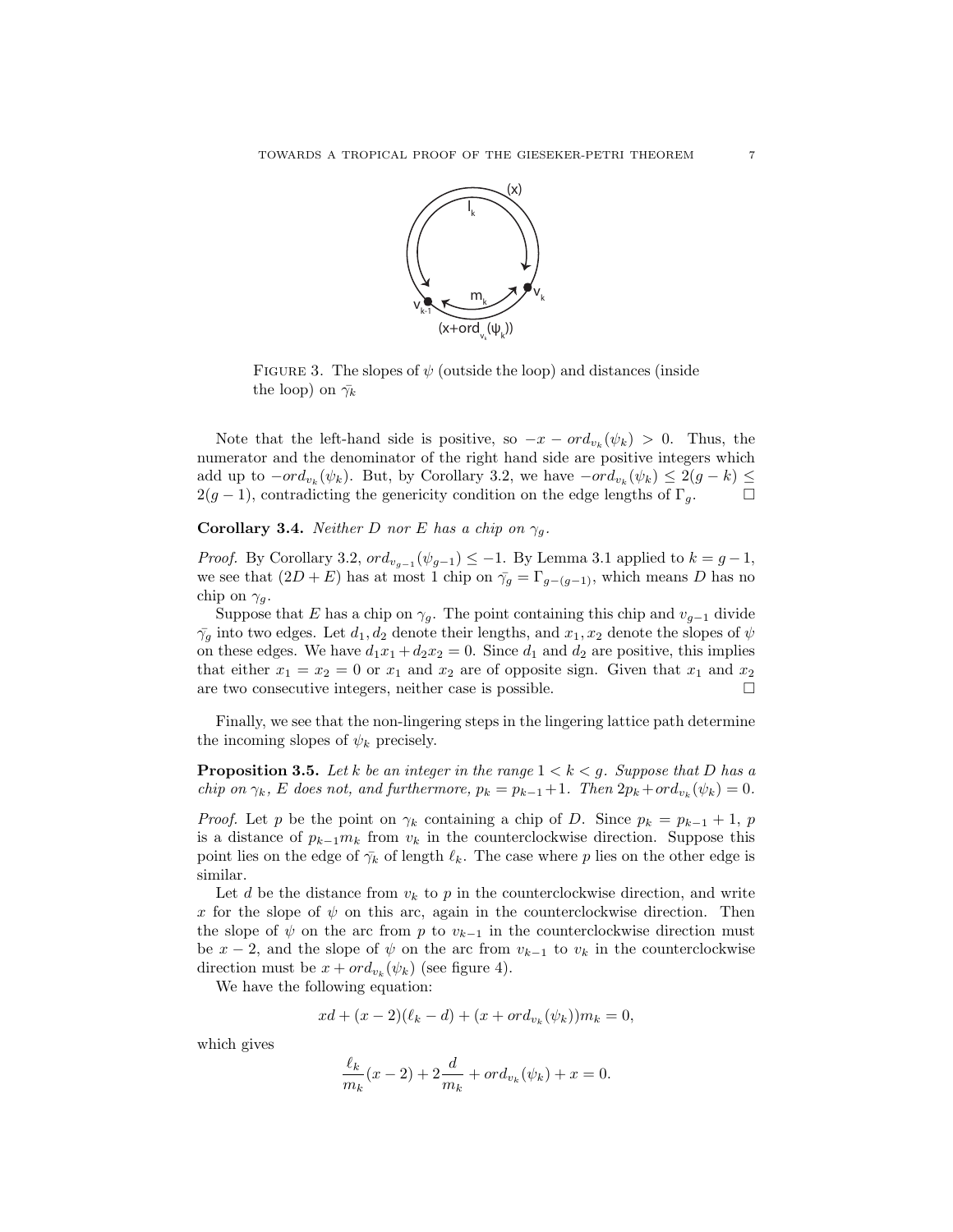

FIGURE 4. Slopes of  $\psi$  (outside the loop) and distances (inside the loop) on  $\bar{\gamma_k}$ 

Note that  $d = p_{k-1}m_k + n(\ell_k + m_k)$  for some non-negative integer n, so

$$
\frac{\ell_k}{m_k}(x-2) + 2p_{k-1} + 2n \frac{\ell_k}{m_k} + 2n + ord_{v_k}(\psi_k) + x = 0,
$$

or

(2) 
$$
\frac{\ell_k}{m_k}(x-2+2n)+2p_{k-1}+2n+ord_{v_k}(\psi_k)+x=0.
$$

Assuming that  $x \neq 2 - 2n$ , we have:

$$
\frac{\ell_k}{m_k} = \frac{2p_{k-1} + 2n + ord_{v_k}(\psi_k) + x}{2 - x - 2n}
$$

.

The numerator and the denominator of the right hand side are integers that add up to  $2p_{k-1} + ord_{v_k}(\psi_k) + 2 = 2p_k + ord_{v_k}(\psi_k)$ . On the other hand, since  $p_k$  is the number of chips arriving at  $v_k$  in the  $v_k$ -reduced divisor equivalent to D, we see that  $p_k \le \text{deg} D \le g - 1$ , so  $0 < 2p_k \le 2g - 2$ . Also, by Corollary 3.2,  $2(k - g) \le$  $ord_{v_k}(\psi_k) < 0.$  Adding these inequalities gives  $2(k-g) < 2p_k + ord_{v_k}(\psi_k) < 2g-2$ , which leads to  $|2p_k + ord_{v_k}(\psi_k)| < 2g - 2$ , contradicting the genericity condition on the edge lengths of  $\Gamma_g$ .

Hence,  $x = 2-2n$ . Then equation 2 becomes  $2p_{k-1} + 2n + ord_{v_k}(\psi_k) + 2-2n = 0$ , or  $2p_k + ord_{v_k}(\psi_k) = 0.$  $(\psi_k) = 0.$ 

3.2. Proof of the Main Theorem. We now continue the proof of our original claim. As in the proof of Corollary 3.2, our main approach is to remove loops from the graph  $\Gamma_g$ , thereby obtaining a contradiction to the inductive hypothesis.

Proof of Theorem 1.1. First, suppose that the lingering lattice path associated to D has a lingering step. In other words, that  $p_k = p_{k-1}$  for some positive integer k. By definition, D has a chip on  $\gamma_k$ . It follows from Corollary 3.4 that  $k \neq g$ .

Remove  $\gamma_k$  from  $\Gamma_q$  and identify  $v_k$  with  $v_{k-1}$  to obtain a new graph  $\Gamma_{q-1}$  (See Figure 5). We may define a continuous piecewise linear function  $\psi'$  on  $\Gamma_{g-1}$  such that on every edge of  $\Gamma_{g-1}$ , the slope of  $\psi'$  is the same as the slope of  $\psi$ . In the remainder of the proof, we will call  $\psi'$  the modified restriction of  $\psi$  to the new graph - in this case  $\Gamma_{q-1}$ .

By the definition of  $\psi'$ , for all  $p \in \Gamma_{g-1}$ ,

$$
ord_p(\psi') = \begin{cases} ord_{v_{k-1}}(\psi_{k-1}) + ord_{v_k}(\psi_{k+1}) & \text{if } p = v_{k-1}; \\ ord_p(\psi) & \text{otherwise.} \end{cases}
$$

Therefore, letting D' and E' be the restriction of D and E to  $\Gamma_{g-1}$ , we see that  $div(\psi') = 2D' + E' - K_{\Gamma_{g-1}} + zv_{k-1}$  for some integer z.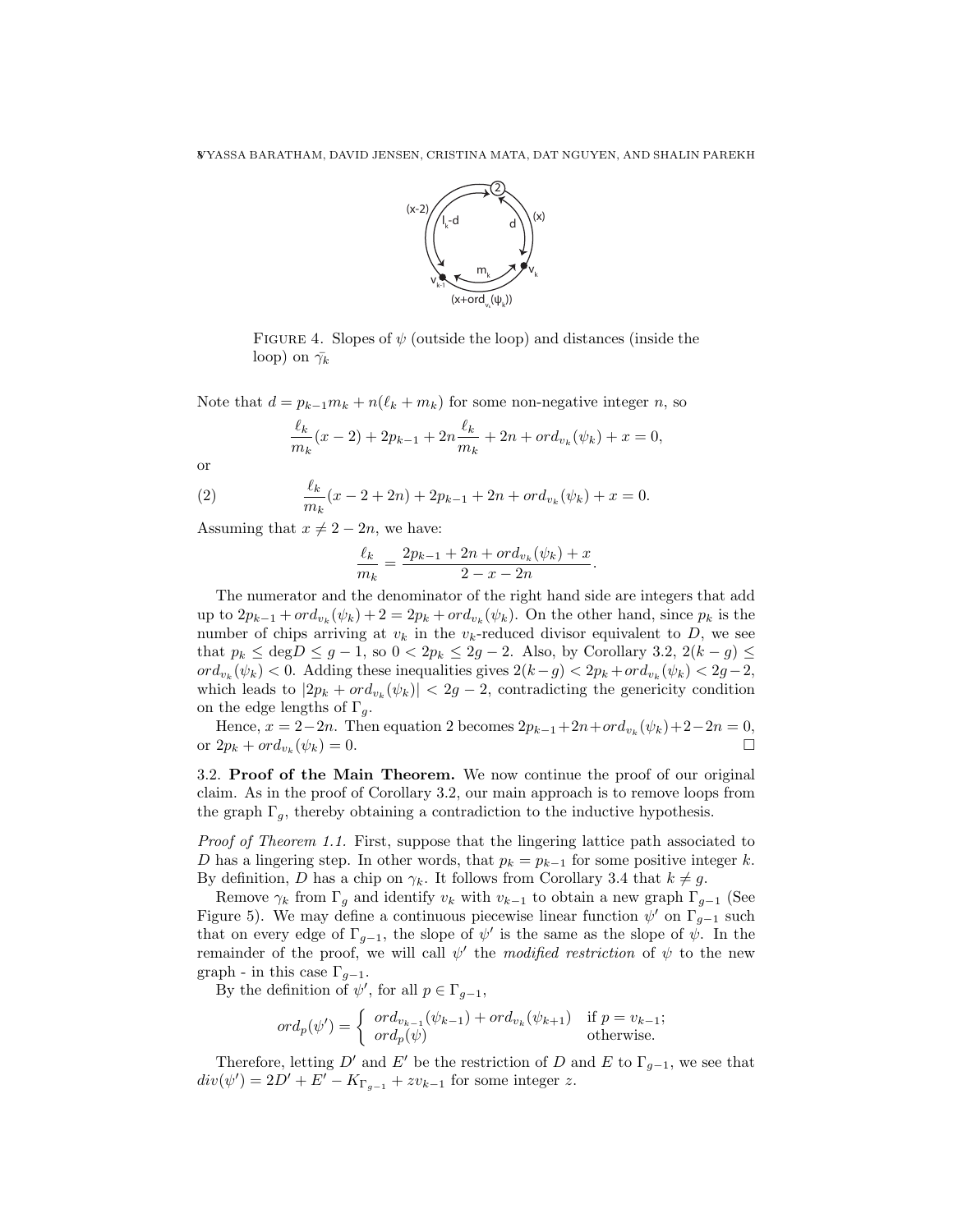

FIGURE 5. Removing  $\gamma_k$ 

We have the following equations:

$$
deg (2D' + E' - K_{\Gamma_{g-1}}) + z = 0
$$
  

$$
deg (2D + E - K_{\Gamma_g}) = 0
$$
  

$$
deg (K_{\Gamma_g}) - deg (K_{\Gamma_{g-1}}) = 2
$$
  

$$
deg(2D + E) - deg(2D' + E') = 2 \text{ or } 3
$$

It easily follows that  $z = 0$  or 1. Note that E' is effective, as is  $E' + zv_{k-1}$ . On the other hand, note that  $p_k = p_{k-1}$ , so the lingering lattice path associated to D' is  $(p_0, p_1, \ldots, p_{k-1}, p_{k+1}, \ldots, p_g)$ . Thus, D' moves. It follows that the pair  $(D', E' + zv_{k-1})$  on  $\Gamma_{g-1}$  contradicts our inductive hypothesis.

It remains to prove the theorem in the case where the lingering lattice path associated to D has no lingering steps. By Corollaries 3.3 and 3.4, every cell  $\gamma_k$  for  $k < g$  admits one of the following descriptions:

- (1) (Type- $(E)$  loop) The cell contains a chip of E, but not D.
- (2) (Type- $(D)$  loop) The cell contains a chip of D, but not E.
- (3) (Type- $(D, E)$  loop) The cell contains chips of both D and E.

We break this into two cases:

Case 1: There exists a type- $(E)$  loop next to a type- $(D, E)$  loop.

Suppose that  $\gamma_k$  and  $\gamma_{k+1}$  form such a pair of loops. It follows from Corollary 3.4 that  $k < g-1$ . Remove both  $\gamma_k$  and  $\gamma_{k+1}$  and identify  $v_{k+1}$  with  $v_{k-1}$  to obtain a new graph  $\Gamma_{g-2}$ . Let D', E' be the restrictions of D, E to  $\Gamma_{g-2}$ , and  $\psi'$  be the modified restriction of  $\psi$  to  $\Gamma_{g-2}$ . It is clear that E' is effective.

By the definition of  $\psi'$ , for all  $p \in \Gamma_{g-2}$ ,

$$
ord_p(\psi') = \begin{cases} ord_{v_{k-1}}(\psi_{k-1}) + ord_{v_{k+1}}(\psi_{k+2}) & \text{if } p = v_{k-1}; \\ ord_p(\psi) & \text{otherwise.} \end{cases}
$$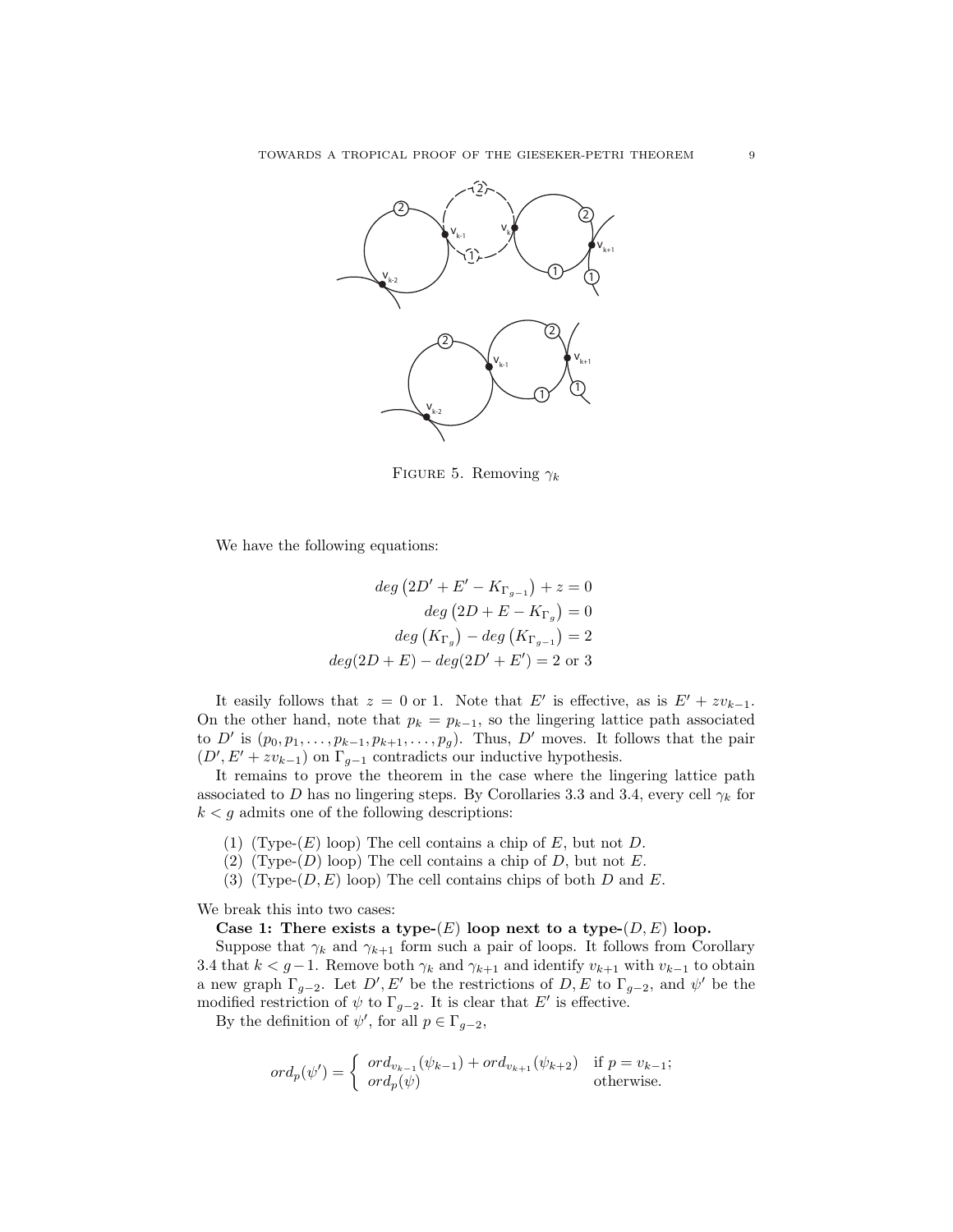

FIGURE 6. Removing  $\bar{\gamma_k}$  and  $\bar{\gamma_{k+1}}$ 

In a similar way to the case above, we see that  $div(\psi') = 2D' + E' - K_{\Gamma_{g-2}} + zv_{k-1}$ for some integer z. We have the following equations:

$$
deg (2D' + E' - K_{\Gamma_{g-2}}) + z = 0
$$
  

$$
deg (2D + E - K_{\Gamma_g}) = 0
$$
  

$$
deg (K_{\Gamma_g}) - deg (K_{\Gamma_{g-2}}) = 4
$$
  

$$
deg(2D + E) - deg(2D' + E') = 4
$$

It easily follows that  $z = 0$ , which means  $2D' + E' \sim K_{\Gamma_{g-2}}$ . On the other hand, note that  $p_{k+1} = p_{k-1}$ , so the lingering lattice path associated to D' is  $(p_0, p_1, \ldots, p_{k-1}, p_{k+2}, \ldots, p_g)$ . Thus, D' moves. As before, we see that the pair  $(D', E')$  on  $\Gamma_{g-2}$  contradicts our inductive assumption.

Case 2: There is no type- $(E)$  loop next to any type- $(D, E)$  loop.

If there is no type- $(D)$  loop, then the cells  $\gamma_k$  for  $k < g$  are either all type- $(E)$ or all type- $(D, E)$ . The former gives  $p_g = p_0 - g \le -1$ , while the latter gives  $deg(2D + E) = p_0 + 3(g - 1) > 2(g - 1)$ , both of which are impossible.

If after the last type- $(D)$  loop  $\gamma_k$ , there is no type- $(D, E)$  loop, we have  $p_j =$  $p_{j-1} - 1$  for all  $j > k$ . Hence  $p_g = p_k + k - g$ . By Corollary 3.2 and Proposition 3.5, however, we have  $2p_k = -\frac{\partial u_k(\psi_k)}{\partial s} \leq 2(g-k)$ . It follows that  $p_g \leq 0$ , contradicting our assumption that D moves.

Otherwise, the last type- $(D)$  loop  $\gamma_k$  is followed by  $g - k - 1$  type- $(D, E)$  loops  $(g - k - 1 > 0)$ . By Lemma 3.1,  $ord_{v_k}(\psi_k) + 2(g - k) \ge 3(g - k - 1)$ . By Proposition 3.5, however,  $2p_k + ord_{v_k}(\psi_k) = 0$ . It follows that  $2p_k \leq k+3-g$ , but this is impossible because  $k < g - 1$  and  $2p_k \geq 2$ .

Therefore, the graph  $\Gamma_q$  does not admit a positive-rank divisor D such that  $K_{\Gamma_q}$  – 2D is linearly equivalent to an effective divisor.

 $\Box$ 

#### **REFERENCES**

[ACGH85] E. Arbarello, M. Cornalba, P. A. Griffiths, and J. Harris. Geometry of algebraic curves. Vol. I, volume 267 of Grundlehren der Mathematischen Wissenschaften [Fundamental Principles of Mathematical Sciences]. Springer-Verlag, New York, 1985.